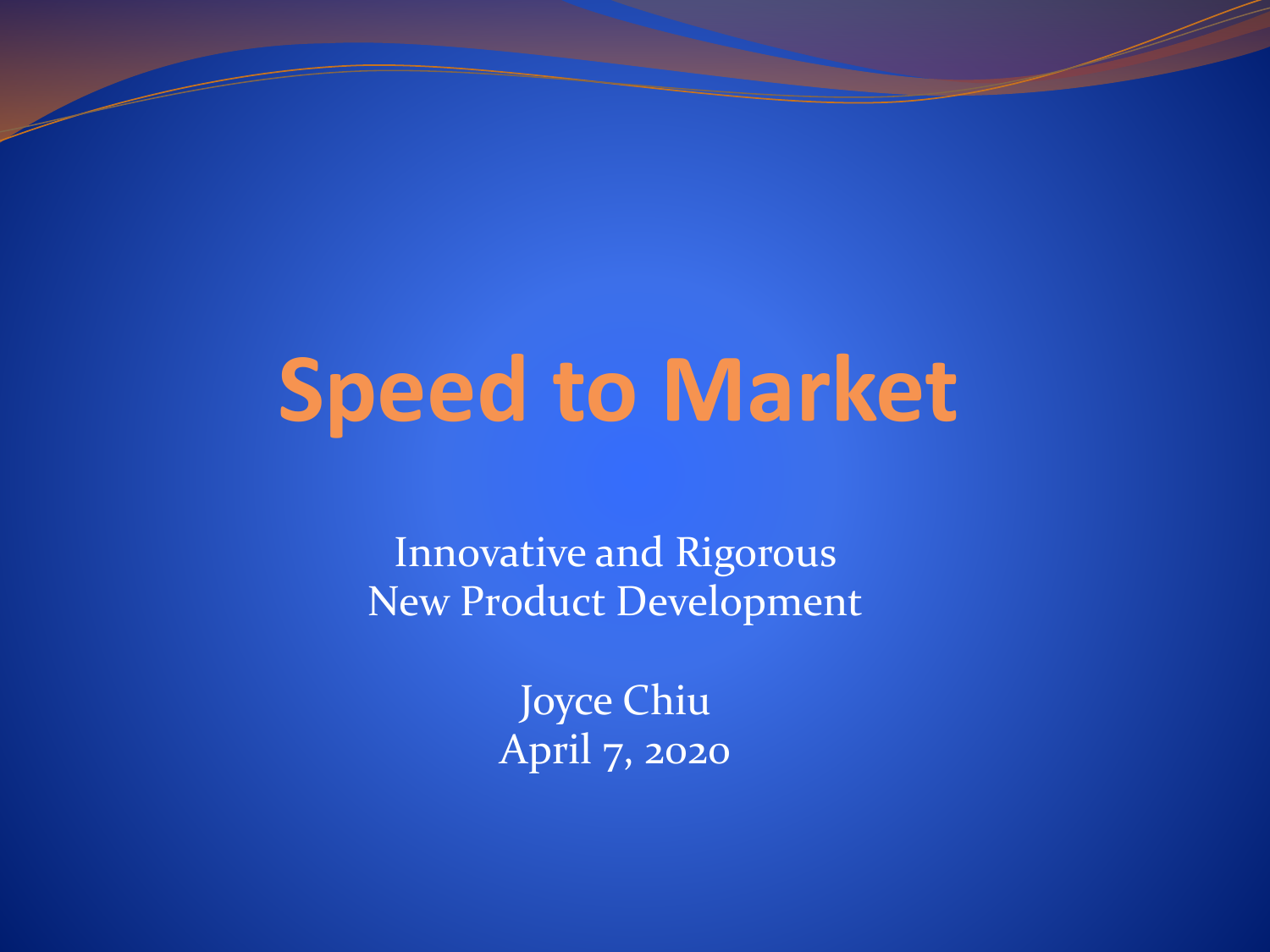## About Myself …

**Education** 

● BS ChE, Cornell & MBA, Babson

⚫ 20 years complex global new product development

⚫ Roles

⚫ Process Development, Engineering, Quality, PMP

⚫ Industries

⚫ Life Science

● Medical Device & Biotech – GLP, GCP, cGMP, ISO 13485

- Specialty Chemicals, PPE ISO 9001
- Project Management
	- PMP Phase gate
	- ⚫ Agile/Scrum R&D IT PMO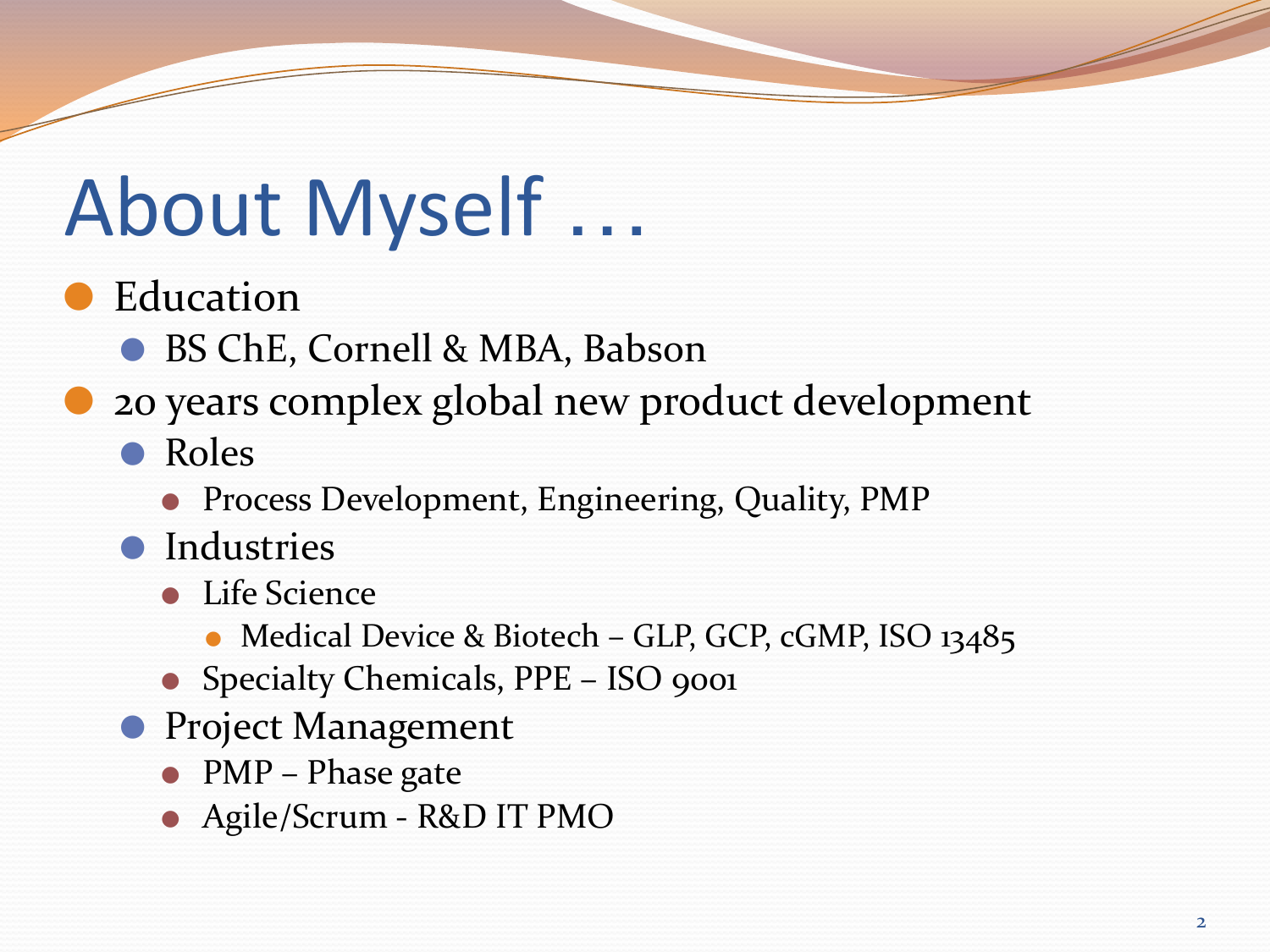### Introduction

- Case Study: Honeywell Safety Products
	- Oct 2010 May 2013
- ⚫ Turboshield™ Faceshield platform (PPE)
	- ⚫ [Launch Video \(](http://www.addventures.com/work/changing-the-face-of-safety)1:42)
	- Global team (US, EU), global vendor base (US, EU, Asia)
	- ⚫ Small private to large corporatie
- Challenges: Concept to Launch
	- Requirements to test strategy
	- Design to risk management

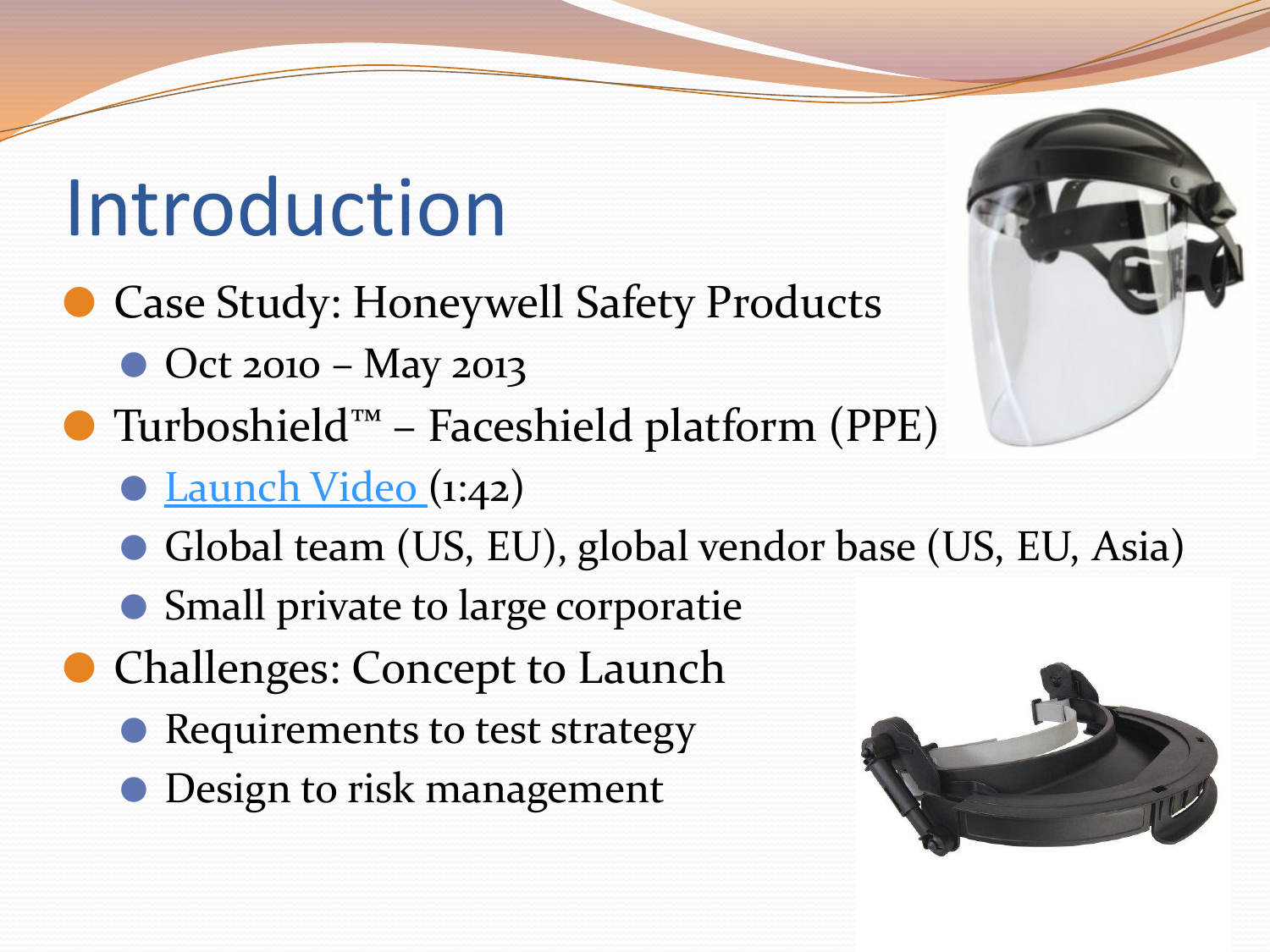## Vision

### ● Voice of Customer

- NA Construction, shipyard, chemical plant
- EU Scotland, Germany
- Innovative, ergonomic, integrated
- ⚫ Scope
	- Global US, CAN, EU, AUS/NZ
	- EU Backward compatible (Supervizor visors)
	- Compatible with other PPE (hardhats, hearing, respiratory)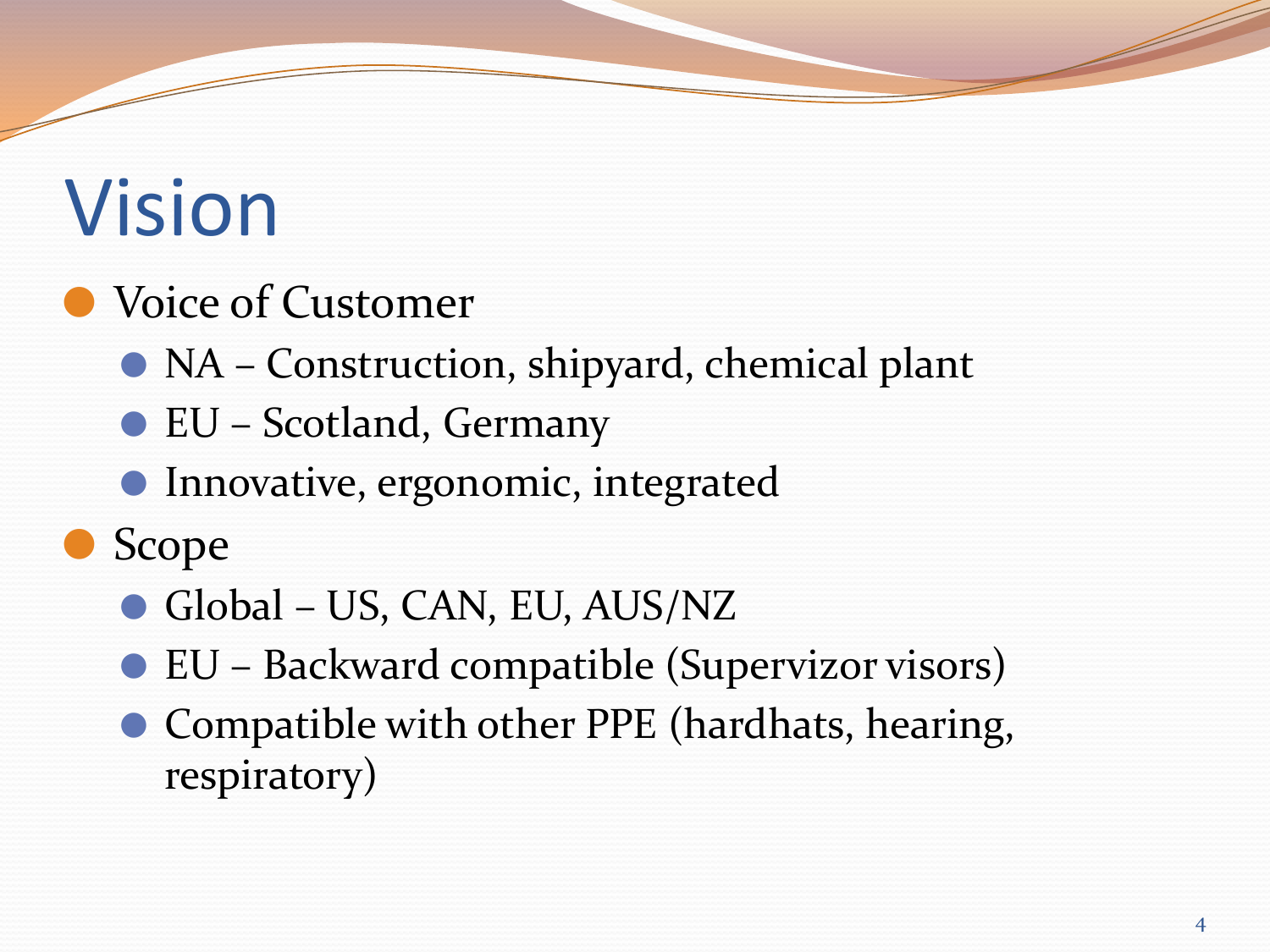### **Overview**

- Stage Gate Process
	- NPI 5-phase process
	- Progressive risk reduction
		- Idea Proposal, VOC, Concept, Requirements, Development, Testing & Validation, Delivery & Support
		- ⚫ CapEx approval @ end of phase 3, exit dates locked down
- Key Project Dates
	- RFQ (year 0.5), Test Plan (year 1.5), Eng Report (year 2.5)
	- $\bullet$  Phase 3 (year 1.5), Phase 4 (year 2.3), Launch (year 2.5)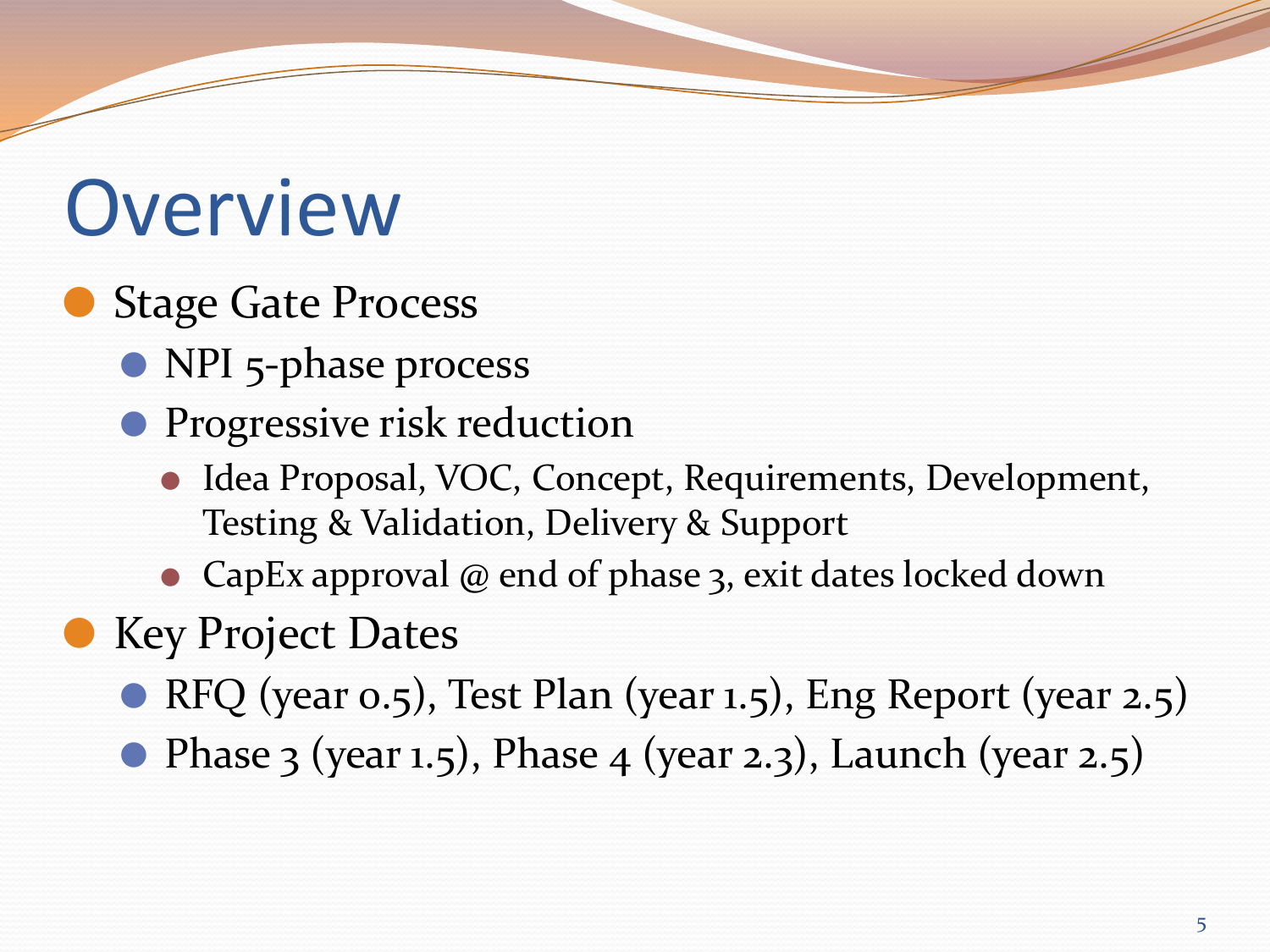## Project Management

- Scope VOC, requirements, test plans, certification plans
- ⚫ Roles and Responsibilities Marketing, R&D, Quality, PM
- ⚫ Stakeholders Functional leads, Sourcing, Supply Chain, Legal, Finance
- ⚫ Project plan Scope, resources, time
- ⚫ Weekly team meetings
- **Communication**

### **Planning Implementation & Control**

- ⚫ Engagement (vendors, certification labs/bodies)
- ⚫ Risk Mitigation
	- ⚫ DFMEA
		- R&D  $(Eng) + Quality$
		- Test early, test often, test to fail
	- Vendor selection
		- ⚫ Visor Decision matrix, audits
		- ⚫ HG & HHA Best qualified
	- ⚫ NPI test strategy
		- Same for all 3 subsystems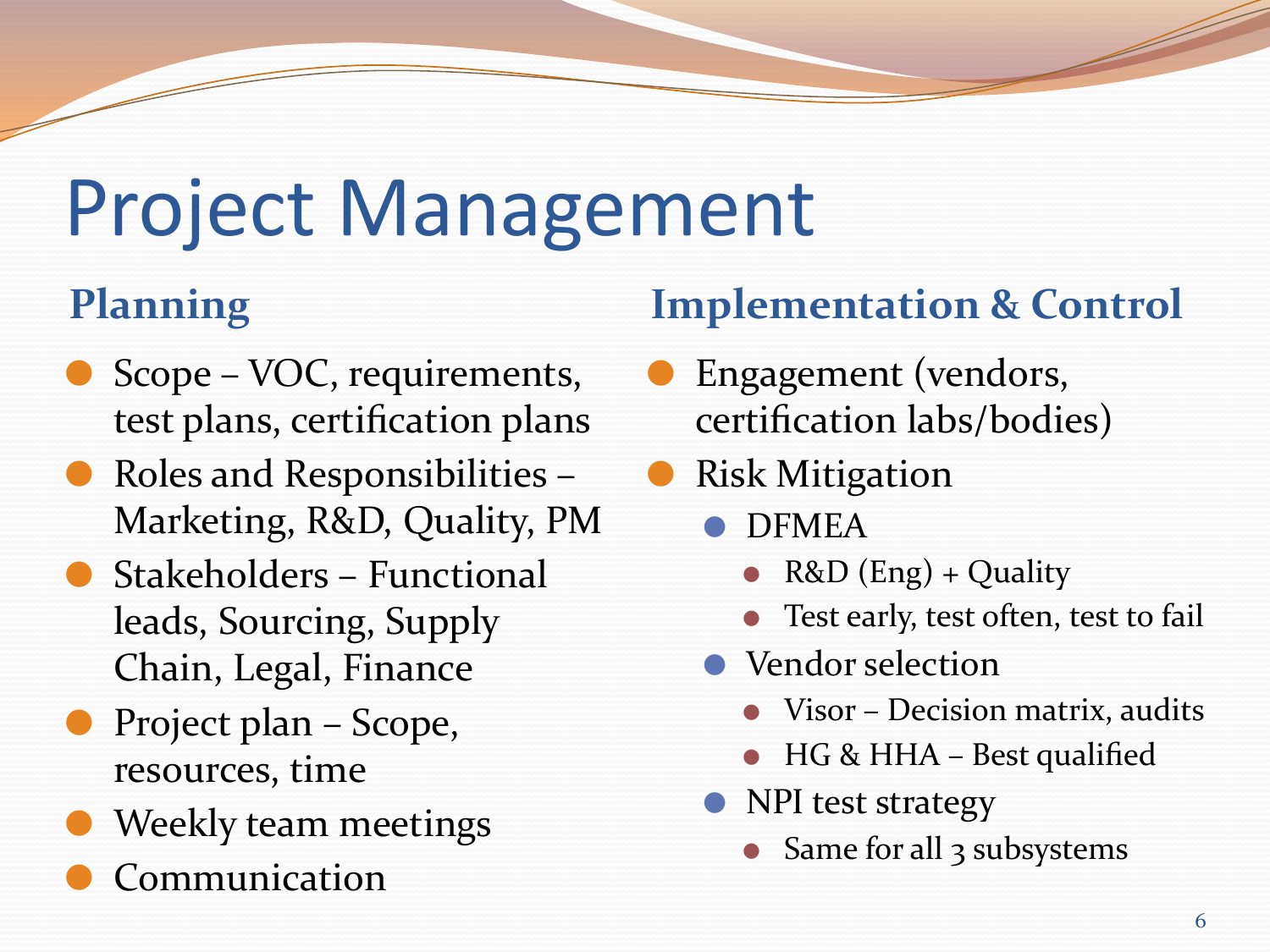## Risk Management (1 of 2)

### ⚫ Visor Design Control

- Toric vertical & horizontal, inside & outside diameters
- Optical Science Monte Carlo simulation
- Collaboration scientist & design engineer
- Experience & expertise (+ good luck) with IR dyes for welding shades
- **Visor Quality Assurance** 
	- Vendor selection decision matrix
	- ⚫ Global Supplier Quality technical & quality audits
	- ⚫ US based vendor, excellent quality, good service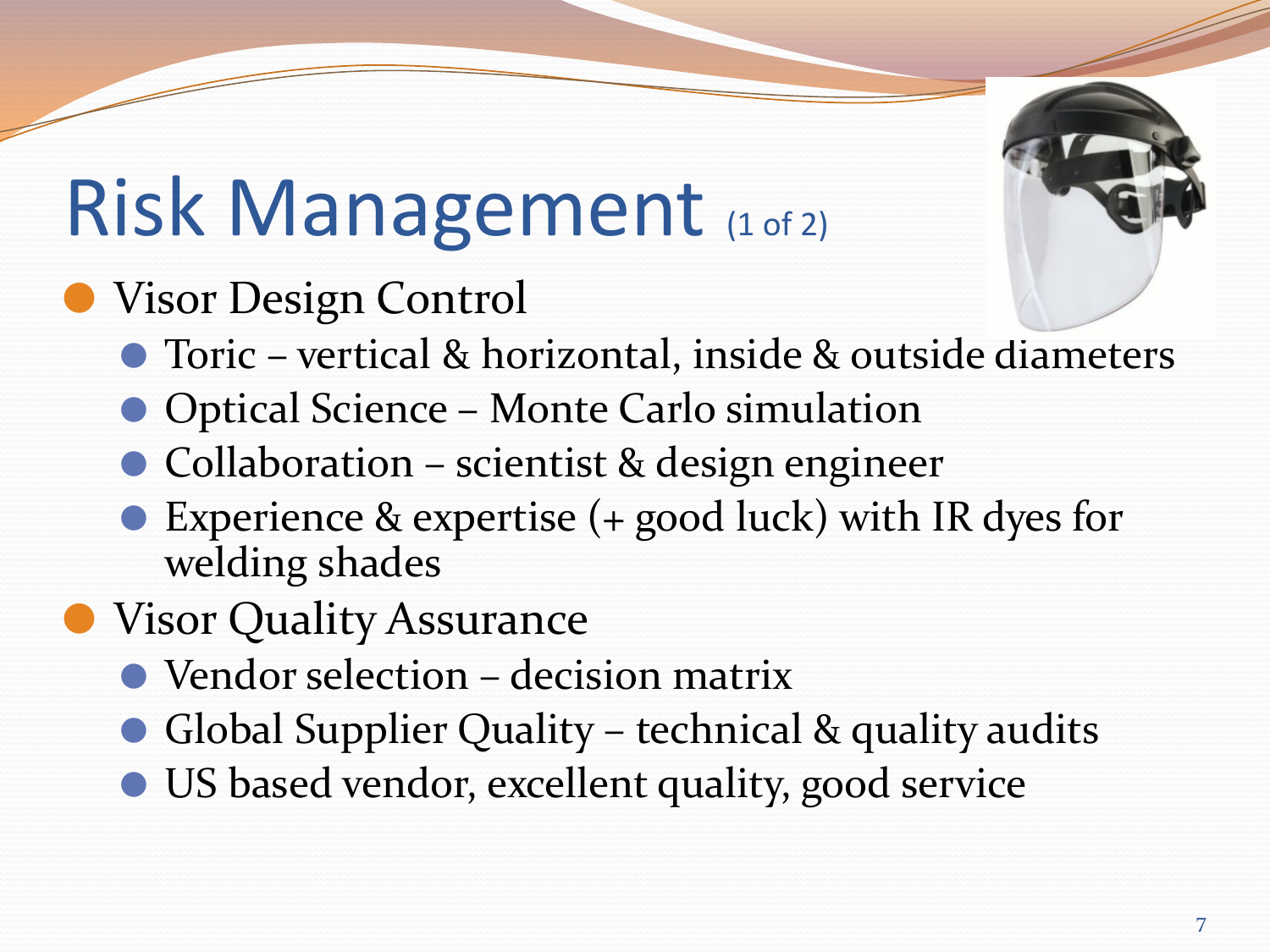# Risk Management (2 of 2)

- ⚫ Failed initial HMI test
	- ⚫ High speed videography
	- ⚫ Engineering redesign
	- Finite Element Analysis
		- ⚫ Material properties, geometries
		- **Simulations**
		- ⚫ Compared 2 materials
		- ⚫ Confirmation vs. actual measurements
		- ⚫ Case Study by CAE Associates

### **Headgear Hard Hat Adaptor**

- Last sub-system to complete
- ⚫ Two last minute issues
	- Force vs. ease of movement
	- Noise reduction using 2 benchmark hard hats

**Recovery** 

- ⚫ Alternate materials US & China dual paths
- ⚫ Contingency inventory
- Delay < 2 mon  $(3/13 5/13)$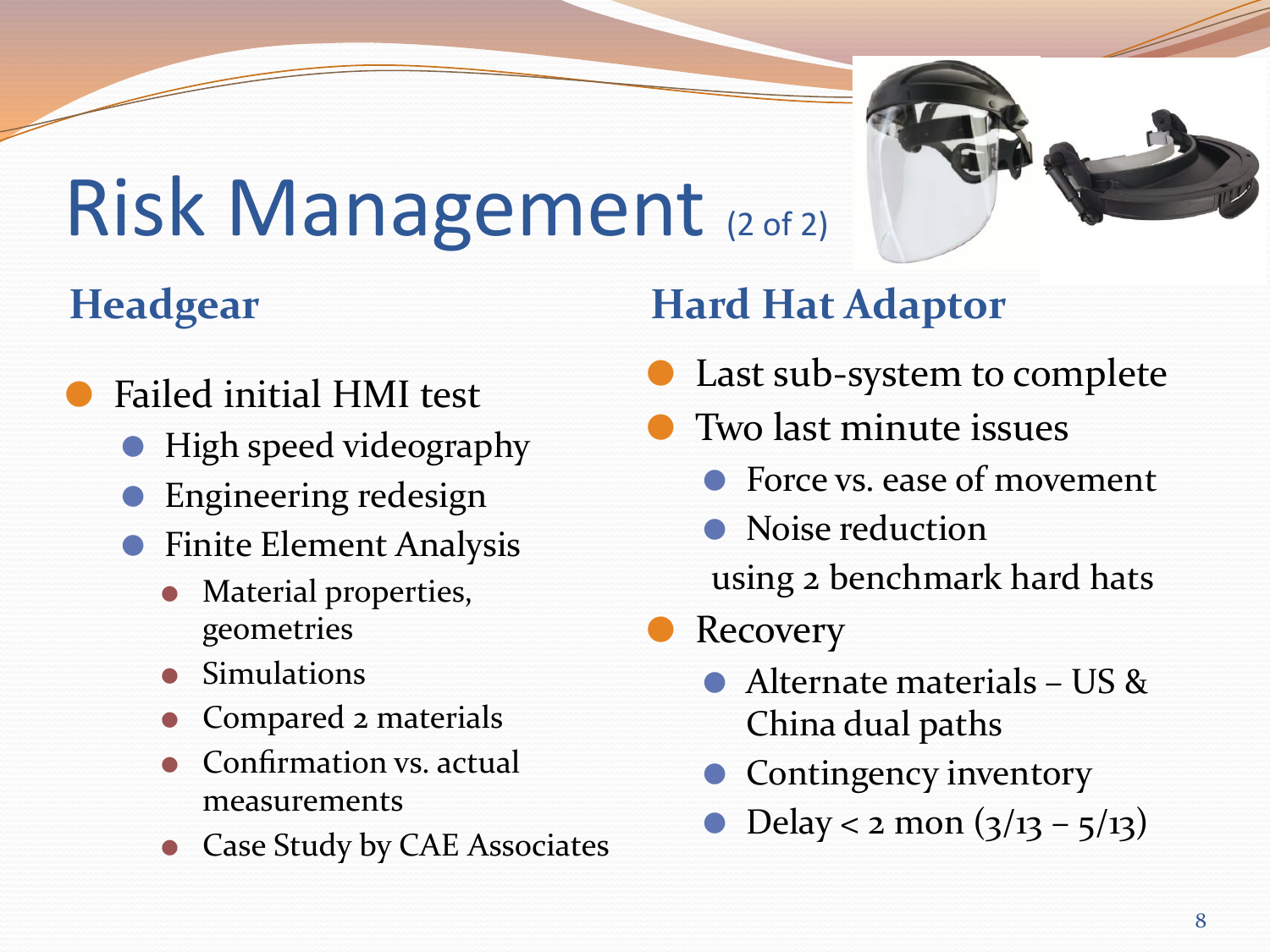### Critical Path Management

- Visor Tooling & Quality
	- ⚫ Visor Mold cast in China, polished in US.
		- ⚫ Sourcing, air shipment
		- Vendor quality (6 rev/6 mon)
- ⚫ HG & HHA Tooling & Quality
	- Staggered, leveraged 24 x 7
	- ⚫ Relationship
	- Leveraged HON China at factory, bilingual quality system development

### **Vendor Management Certification Management**

- ⚫ EN Certification
	- ⚫ ANSI/CSA own lab
	- ⚫ Comprehensive SOW
	- ⚫ German lab: 2 conference calls cemented test matrices
	- ⚫ Turboshield visors, HG, HHA + Supervizor visors + compatible hard hats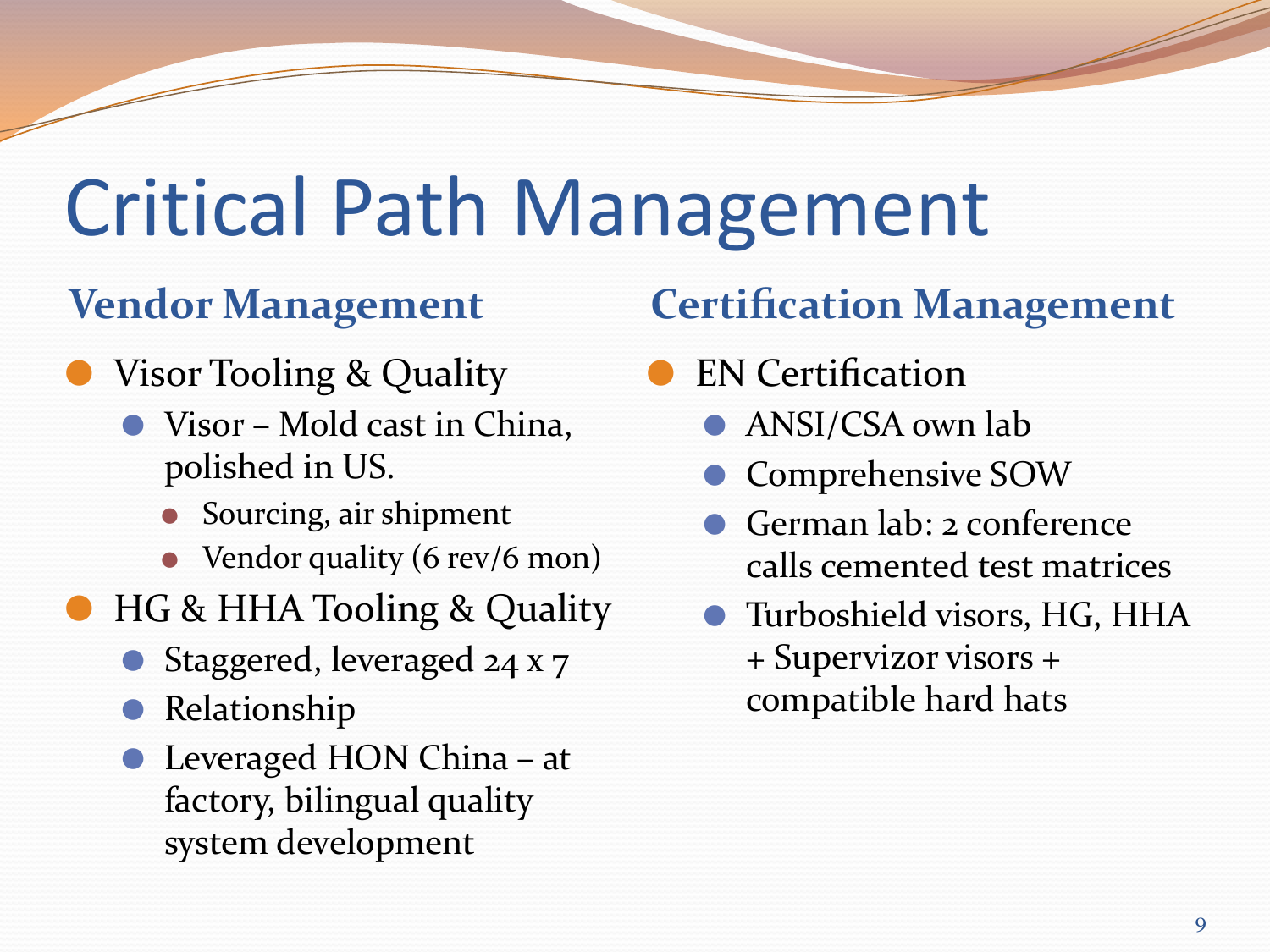## Process Validation

- Same test strategy for all 3 sub-systems without net increase to project cycle time
	- First article
	- Certification testing
	- ⚫ Launch build
- Engineering verification (above  $+)$ 
	- Visor Clear visor fluorescence (2 PC resins qualified)
	- HG & HHA Environmental, use/abuse, cycle (life) testing
- ⚫ Documentation
- ⚫ "Right the first time" more critical than CT for NPI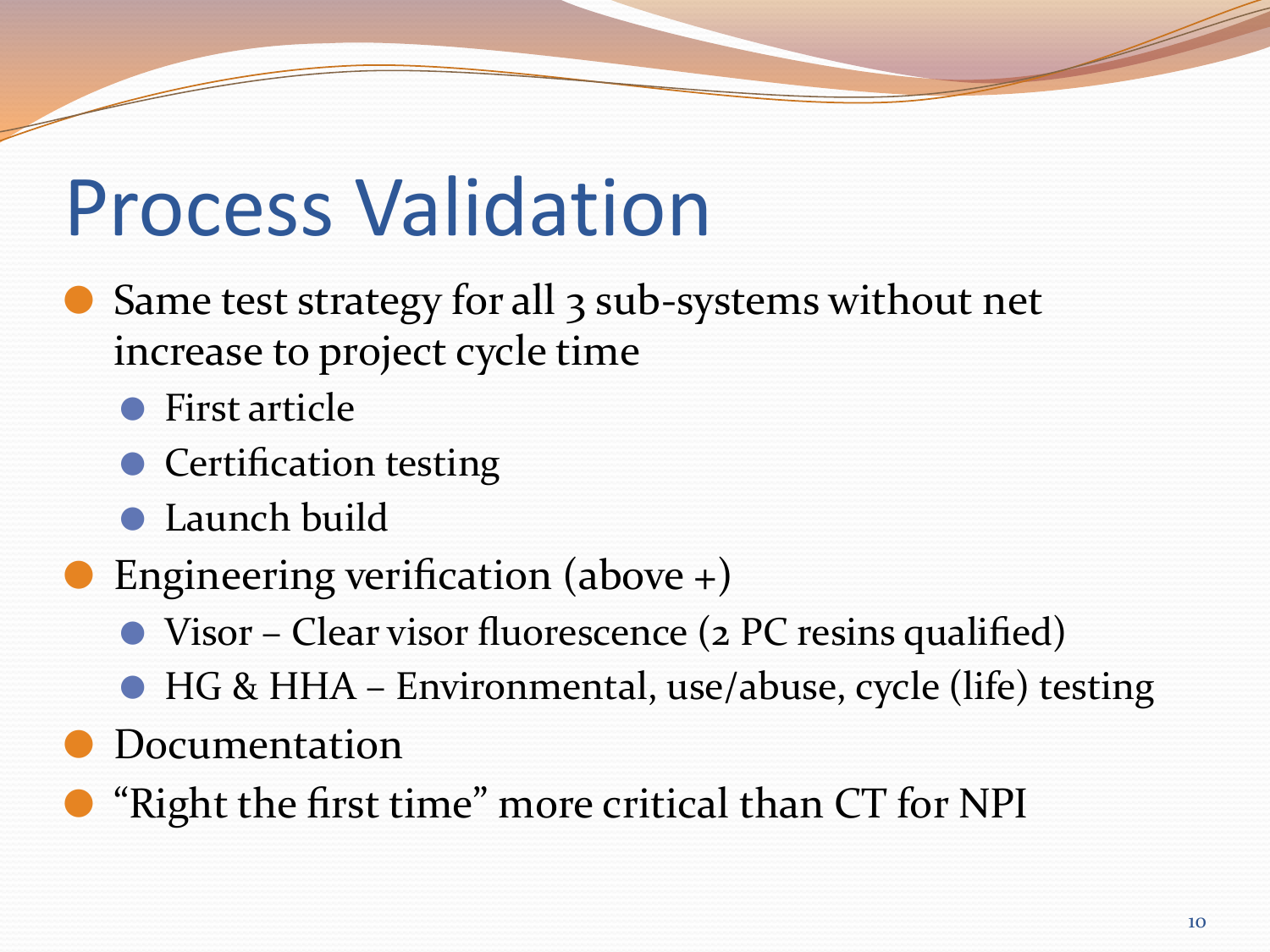## Quality Architecture

### ● System Level Quality Control

- ⚫ AUS certification stipulated system quality plan
- AQL based system level testing
- Visor Quality Plan (optics, impact)
	- Tooling & materials specs
	- Production release COA per ANSI/CSA 6 rev/6 mon
- Headgear & HHA Quality Plans (impact)
	- Tooling & materials specs
	- HON templates, impact testing, CTQ based inspection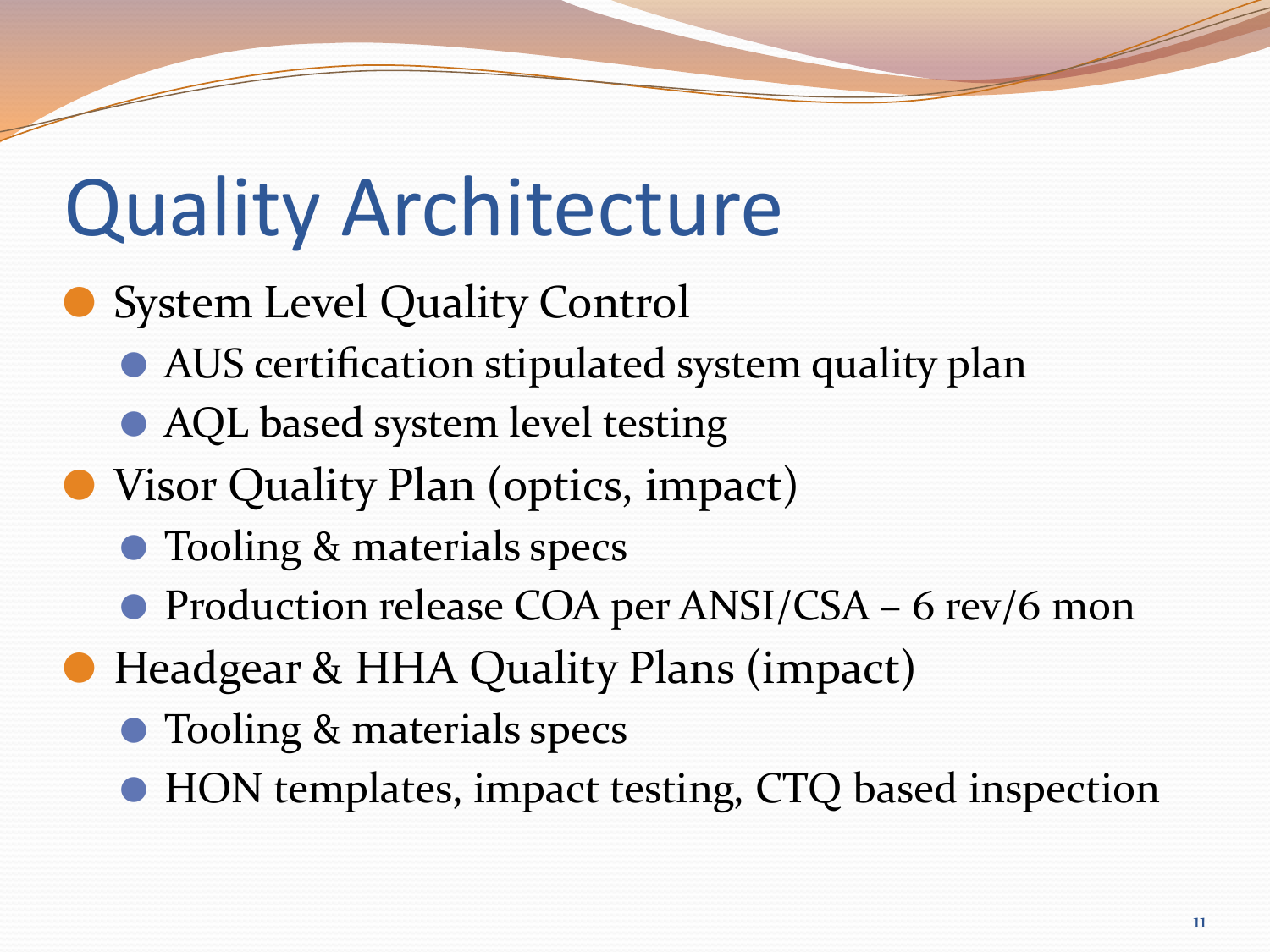## Successful Launch

### Innovative global product

- Platform 3 sub-systems, backward compatible with EMEA Supervizor visors, plug & play with other PPEs
- Innovative Toric visor, 3 US patents (HG suspension, HG to visor attachment, HHA clutch mechanism)
- $\bullet$  Launch NA & EU 5/13, AUS/NZ 12/13, ISHN awarded 2014
- Project performance metrics
	- ⚫ High "first pass yield" using rigorous
		- ⚫ DFMEA, engineering verification, certification validation
	- Good "cycle time" based on
		- ⚫ Planning, critical path, risk management
- Continued robust sales (\$\$)